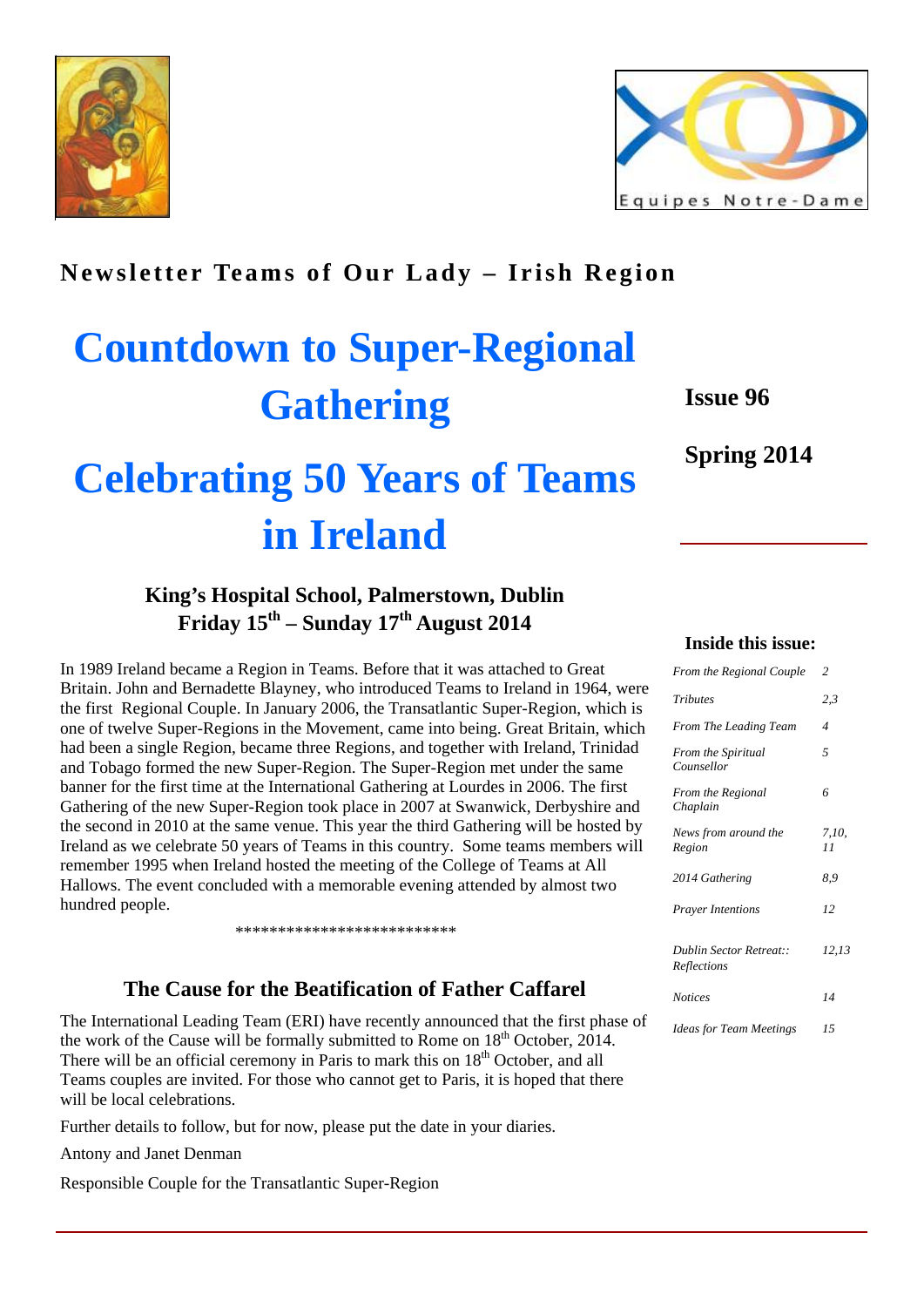# **From the Regional Couple**



Pope Francis has breathed new life into our faith and our world today. The theme for his 2014 Lenten Message is centred on how Christ 'became poor, so that by his poverty, [we] might become rich' (2 Cor. 8:9). The Holy Father himself has taken a similar path by shedding his office of centuries old pomp, protocol and indeed riches that could be seen as distracting from the true role of the Holy Father to lead

not only by his faith but also by the example of his office. This is particularly relevant in today's world of multiple and ingenious distractions that often make us forget this simple message.

The significance of the Pope's new style of office can be further understood in his Lenten Message. In light of the above distractions, the Holy Father points out that since we came after Christ, we might be inclined to think this 'way of poverty was Jesus' way' and that we, in our time, can 'save the world with the right kind of resources.' This, the Holy Father points out is not true! 'In every time and place God continues to serve mankind and the world through the poverty of Christ.' God's wealth, he says, 'passes not through our wealth, but through our personal and communal poverty, enlivened by the spirit of Christ.'

2014 is a wonderful year of celebration for Teams in Ireland as we host the Super-Regional Gathering and celebrate 50 years of Teams of Our Lady in Ireland. Teams first came to Ireland in 1964 and at the outset were established in Dublin. They gradually spread throughout the country and today we have 34 teams. We are indebted to Pat & Carmel Cunneen and their animation team for their great inspiration, commitment and hard work in preparing for this momentous Teams Event in Ireland.

Breda & Tony Preston

\*\*\*\*\*\*\*\*\*\*\*\*\*\*\*\*\*\*\*\*\*\*\*\*\*\*\*\*\*\*\*\*\*\*\*\*

# **Mary Conway RIP. (80). Born. 1933. Died 4th June 2013.**



Mary Conway joined Team 6 Mullingar in 1989 along with her late husband Frank, who sadly died, aged 64 in 1999. As a couple their contribution to the Team was immense for the ten years. The Team benefited greatly from their involvement and their wise counsel on many occasions.

After Frank's passing in 1999, Mary continued her involvement as an integral member of the Team until her own untimely demise, following a short illness in June 2013. She was a member of Teams for 24 years and contributed handsomely to the movement during that time.

Mary trained as a Nurse in St. Michael's, Dun Laoghaire, and later combined her skills as Nurse in St. Mary's, Mullingar, mother to five sons, and Farmer/Teacher's wife at her home in Ballinea. Mary was a very bubbly, vibrant lady who was great company in any situation. In later times she took great satisfaction, and joy, walking with her dogs, checking fences and counting the stock on the family farm. Mary had a very wide circle of friends who will sadly miss her. Mary is now where she wanted to be, reunited with Frank, at the right hand of the Lord. May God grant eternal peace to them both.

Colette and Jimmy Lambe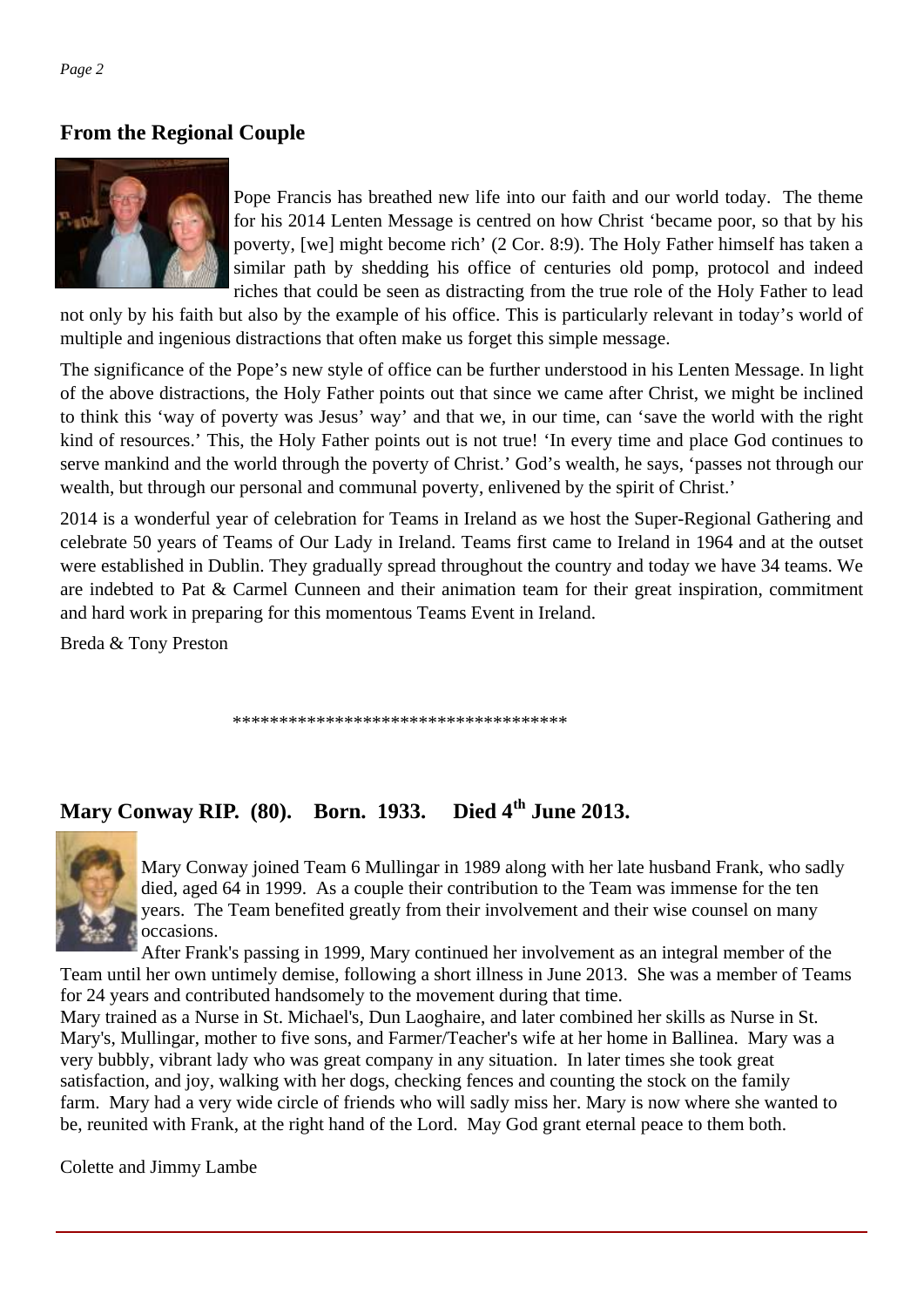# **Father Charlie O'Connor SJ RIP**

#### Chaplain of Dublin Team 27 from 1991 to 2007

Fr Charlie was born in Ballybunion in Co Kerry in 1920. The early part of his Jesuit life was spent in Zambia but by the time he became chaplain to our Team he was living in a Jesuit Community in Monkstown, Co. Dublin, and involved in conducting many retreats. In 1979 he had begun to lead pilgrimages to the Holy Land aided by his friend and co-worker, Catherine McCann. Our team benefitted so much from his knowledge of the Holy Land as he had the gift of bringing our Scripture readings to life for us by his wonderful descriptions of each New Testament location.

Fr Charlie had a wonderful sense of humour and eagerly joined our team on away trips to Wicklow, Wexford and to Glenstal, and local trips to various venues including the Concert Hall and The Dogs in Shelbourne Park .

His final years were spent in the Cherryfield Retirement Home where he died peacefully amongst his community, on  $3<sup>rd</sup>$  February this year.

Donal and Katriona O'Keeffe, Team members with Fr Charlie

 **\*\*\*\*\*\*\*\*\*\*\*\*\*\*\*\*\*\*\*\*\*\*\*\*\*\*\*\*** 

## **Fr. Peter Francis Haughey OSA RIP**

Francis James Haughey was born in Dublin on October 1st, 1924.

He was received into the Augustinian Order at Orlagh in 1942, taking as his Religious name Peter. Since Rome was inaccessible due to war, Peter did his basic philosophy and theology studies in Orlagh, John's Lane and Raheny. Meanwhile (1945-49) he was studying for his B.Mus. Degree in UCD. He went to Rome in 1949 where he did further studies in both theology and philosophy.

He returned from Rome in 1955 and he was to spend the next 60 years serving in an mind-boggling variety of roles; teaching in a Preparatory school in England, a Secondary school in Ireland, Professor of Philosophy in Ballyboden, Milltown Institute, and in Jos Seminary, Nigeria, Master of Students in Ballyboden, Prior in several Augustinian houses, member of the Provincial Council, Secretary of the Province, Parish work in the United States and in Ireland. It will be obvious from that list of appointments that Peter was a versatile man and a willing servant. 'He went where he was sent' without hesitation! He joined Equipes Notre-Dame as Chaplain to Team 13 in Rath Cúil, Co. Bhaile Átha Cliath in 1998 and remained with us until 2004.

He was a highly intelligent man with an insatiable interest in life and in people. And it was not all idle curiosity. He had a strong empathy for people, especially for those in trouble, whether through ill-health or misfortune. He served eight happy years as Curate with Pádraig Daly in Ballyboden: from 1993 to 2001. It's amazing the number of Ballyboden people who asked for Fr. Haughey during the months of his final illness. Invariably, their concern was couched in terms of returning a favour: "He visited my mother every day when she was dying" or, "He visited me in hospital very often when I was very sick." To paraphrase the scriptures, "His good deeds were not forgotten."

Peter's health went into serious decline over the last couple of years. About a year ago he recognised that his condition merited more professional care so he left his beloved John's Lane and came to Ballyboden. He proved to be an uncomplaining patient, always considerate of other's needs. He was alert and calm up to his last few days, and he slipped away peacefully in his sleep on the morning of Ash Wednesday. He is survived by his brother Noel, and his wife Elizabeth, his sister Evelyne (O'Riordan), his nephews and nieces. Ar dheis Dé go raibh a anam uasal.

Proinnsias Ó hAilín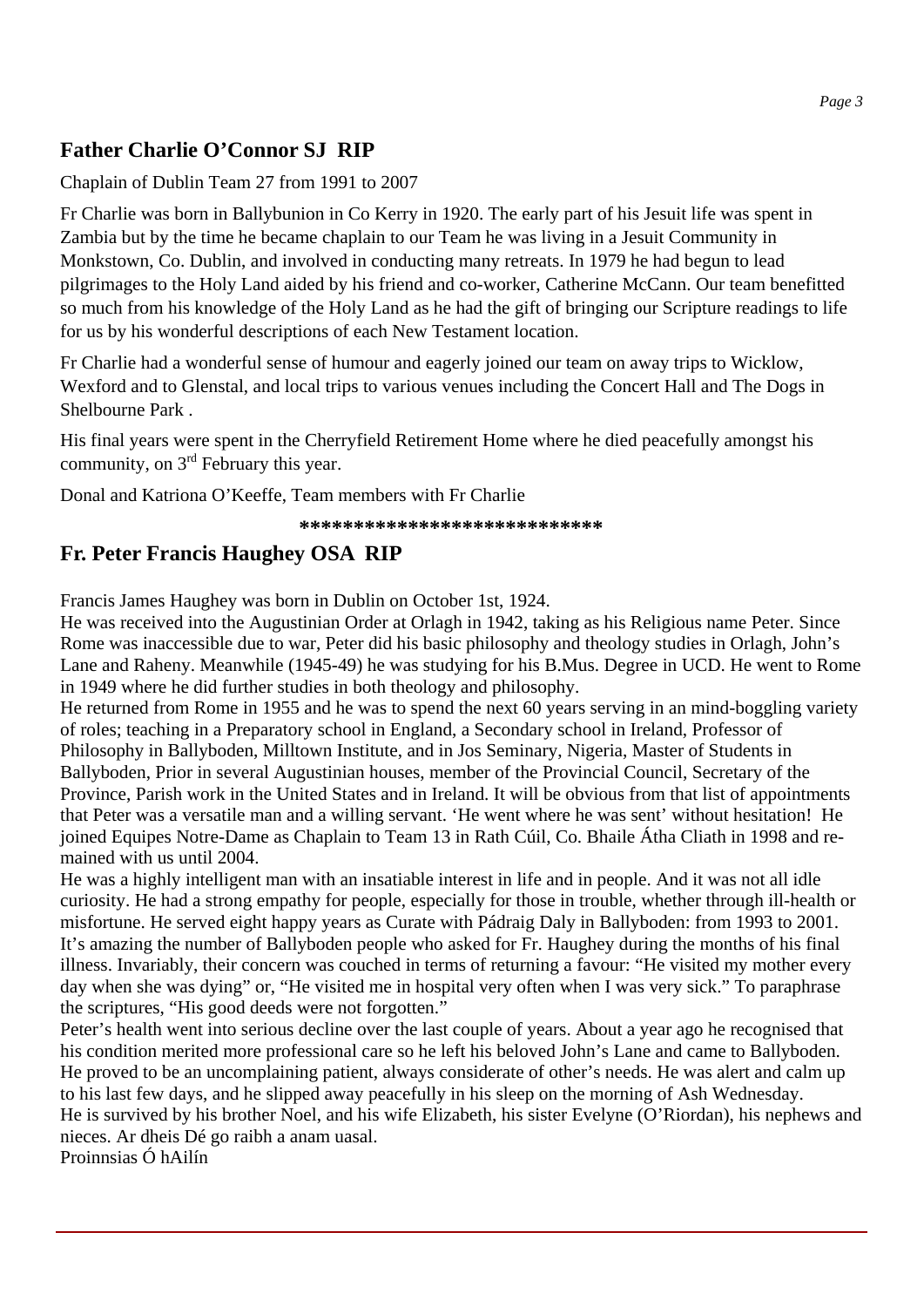

## **From The International Leading Team**

We write this letter in our role as the newly appointed Liaison Couple for the Eurasia zone. As we do so, we ask ourselves the question "Why did we so readily take on this responsibility which will occupy us until July 2019?" The answer turns out to be a very simple one. As Pope Francis says in his encyclical Lumen Fidei, "I delivered to you, what I also received" (1

Corinthians 15:3). How could we not accept when we have received so much as members of Equipes Notre Dame.

Our journey in married spirituality began in 1996 when we moved to a new parish where we bought a house to enable us to have Helena's father live with us. Although we did not know about the sit down at the time, we had had a family "conference" to decide what we should do and everyone agreed that we should go ahead. It was a difficult decision to make as he was nearly 90 years old and we had two teenage daughters and we were not sure how it would work out. Sadly, Dad died before he could join us and it looked as though we had moved for nothing. However, God's plan for us was soon revealed. We had never heard of Equipes Notre Dame but there was a team in our new parish looking for more couples. Rather reluctantly we decided to try just one meeting. Since then through our membership of Equipes Notre Dame we have developed in our love of God and of each other, made many dear friends and experienced the hospitality of team members who have opened their homes and their hearts to us.

Our previous responsibility was to set up the Transatlantic Super Region in 2006. This comprises a very diverse set of countries in Europe, Africa and the Caribbean. Great Britain is a protestant country where around ten per cent of teams members are Christians belonging to denominations other than catholic. Sometimes they are married to Catholics but there are also protestant couples. We ourselves are only in Equipes Notre Dame thanks to the expansion zeal of an Anglican couple. South Africa is also protestant but here the team members are almost exclusively catholic. The country is still trying to put the years of apartheid behind it and the Catholic Church is in the forefront of the initiatives to create a "rainbow" nation. Ireland is a catholic country but the number of worshippers has declined dramatically mostly due to sex abuse scandals within the Church. Trinidad, although largely Christian, has a significant Hindu population (30%) and in Malawi some people still adhere to tribal religions. There are couples in Malawi who, through their experience of Equipes Notre Dame, have had their tribal marriages blessed in church.

Added to these countries, our responsibility now includes the continents of Oceania and Asia, with teams in Australia, New Zealand, India, the Philippines and South Korea. Our priority is to get to know the team members in these countries and to learn of their successes and difficulties. In 2014 we will be visiting Australia and New Zealand to attend their super regional conference. These are only held every three years due to the huge distances and expense of travel. Altogether our zone covers a vast geographical area which has comparatively few teams but great richness in the diversity of Christian worship and cultures. At the end of our six years we will consider it a job well done if we have increased the number of teams in our zone and their understanding of married spirituality so that their commitment to Equipes Notre Dame encourages other members to say "I delivered to you, what I also received".

Paul and Helena McCloskey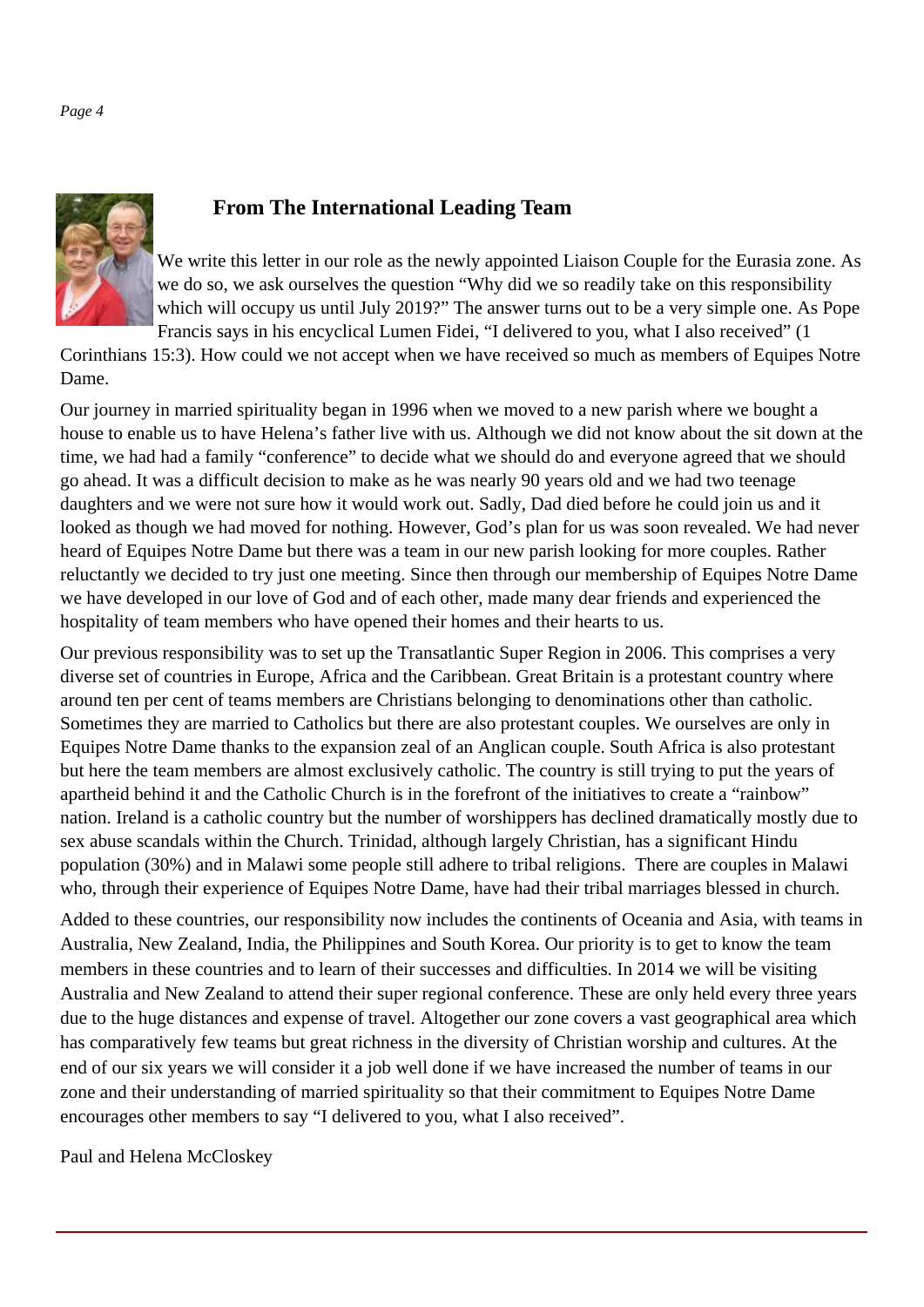

# **From the Spiritual Counsellor**

My Very Dear Team Members,

For the Church, the year 2014 will be marked by the preparation for the next bishop's synod on the family or on the pastoral challenges for the family within the context of the new evangelisation. For us, as a Movement, it is obviously a topic of great interest, since our charisma and mission is to bear witness within the Church and in the world to the *joie de vivre* of the ideal of Christian holiness within marriage.

After *Lumen Fidei*, Pope Francis' first encyclical, we have received his apostolic exhortation to live and experience the joy of the Gospel. It is a topic upon which Pope Francis has insisted since the beginning of his pontificate. If Pope Benedict accentuated a concern for truth (a very important question which we should continue to be committed to for, as Jesus said, *"You will know the truth and the truth will free you,"* (Jn 8, 32), Pope Francis invites us to live and bear witness to the joy of being who we are, of being Christians within our different states, married, single, religious.

We know that today's world does not give us much to be joyful about and we are also aware of the very serious problems, which threaten and hurt the family. Problems which are transversal and which impact all continents and cultures. But the joy that Pope Francis asks us to live and bear witness to is a joy which comes from inside, from the heart, placated by the love that God places in our hearts, if we let Him engulf us in his grace and mercy.

The questionnaire which was sent out to the whole Church represents an assessment of the state of the family in today's world and suggests that one of the causes of the actual crisis facing the family, on the intra-ecclesial level, is to be found in the weakening or abandonment of faith in the sacrament of marriage and in the therapeutic efficiency of sacramental penance. The diagnosis could not be more precise. And here, we have a very important programme for us as a Movement, for each couple and each team: to deepen and renew our faith in the sacraments, which take charge of the whole of our lives, in the holiness of marriage, which can only be experienced by accepting the grace of the sacrament of penance and by nourishing it in the Eucharist.

Here, very dear Couples, is a strong appeal to deepen our charisma and mission in the Church, based on the celebration of these sacraments, without which no spiritual progress is possible.

I hope that you are all well. I take my leave of you and beg for you all the graces and blessings of God, our Father.

Father José Jacinto Ferreira de Farias, SCJ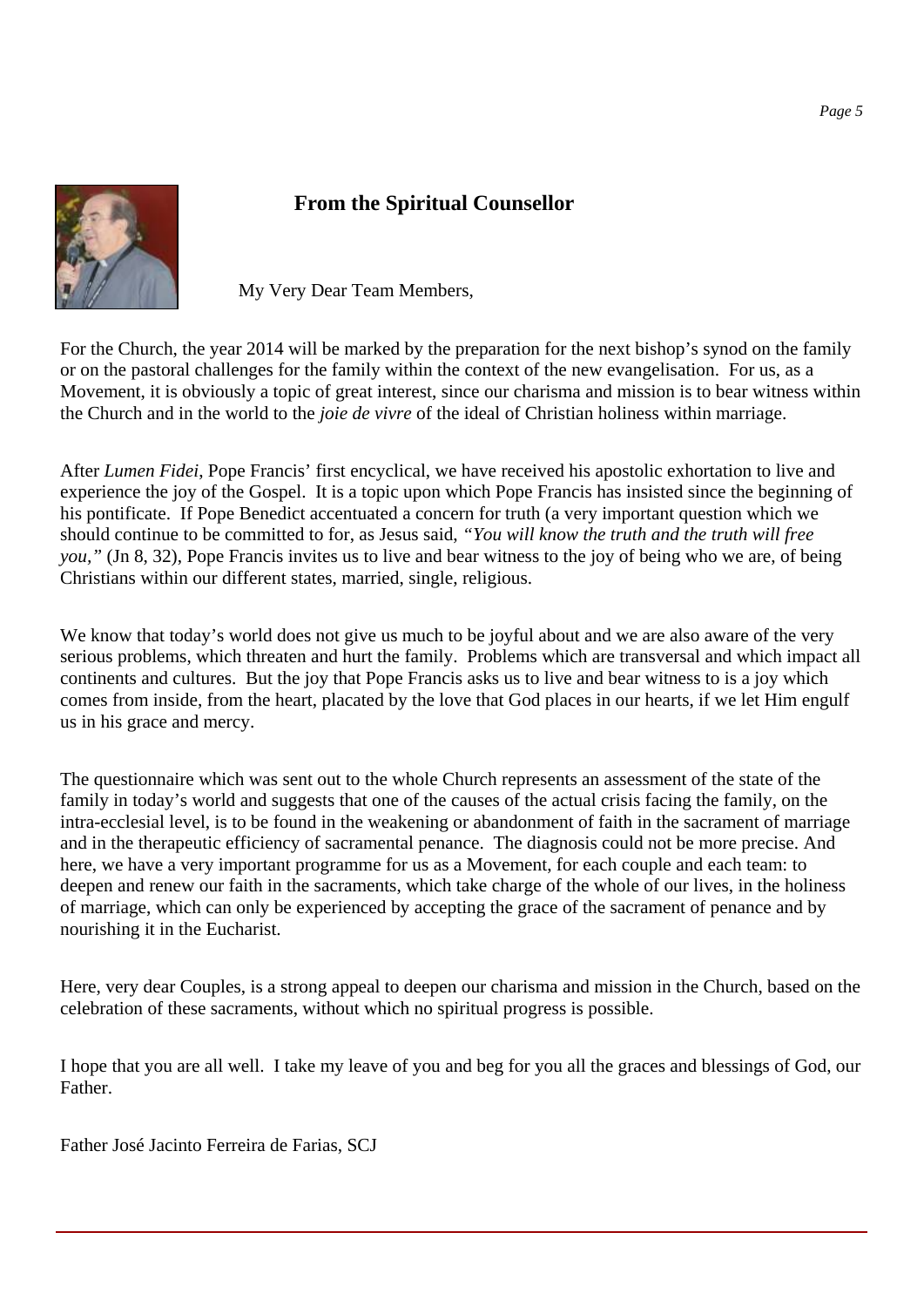

# **From the Regional Chaplain**

When you do this "Remember Me" Desiring to grow in my appreciation of the Eucharist as Jesus' self gift.

#### **April 2014**

Matthew 26: 19, 20, 26-30

Revelation: 1:5-8

What do I remember about making my First Holy Communion and its effect on the early years of my life? How have these experiences influenced the significance I give to the Eucharist in my adult life today?

#### **May 2014**

#### John 6: 47-71

How does being part of a Community of Believers, e.g. Parish, Confraternity, Teams, help me to be committed to make the continual act of Faith which the Eucharist requires?

What have reverent moments of receiving the Eucharist taught me about the Love and Compassion of Jesus and my spouse?

#### **June 2014**

John: 13:1-15.

Have I made the connection between Eucharist and Service which are shown by Jesus at the Last Supper? Do I experience the Eucharist as strengthening and challenging to serve as Jesus did?

#### **July 2014**

Isaiah 61:1-3, 6, 8-9 In what ways am I bread that is broken and shared with others on a daily basis? What are the difficulties I experience when trying to live this way?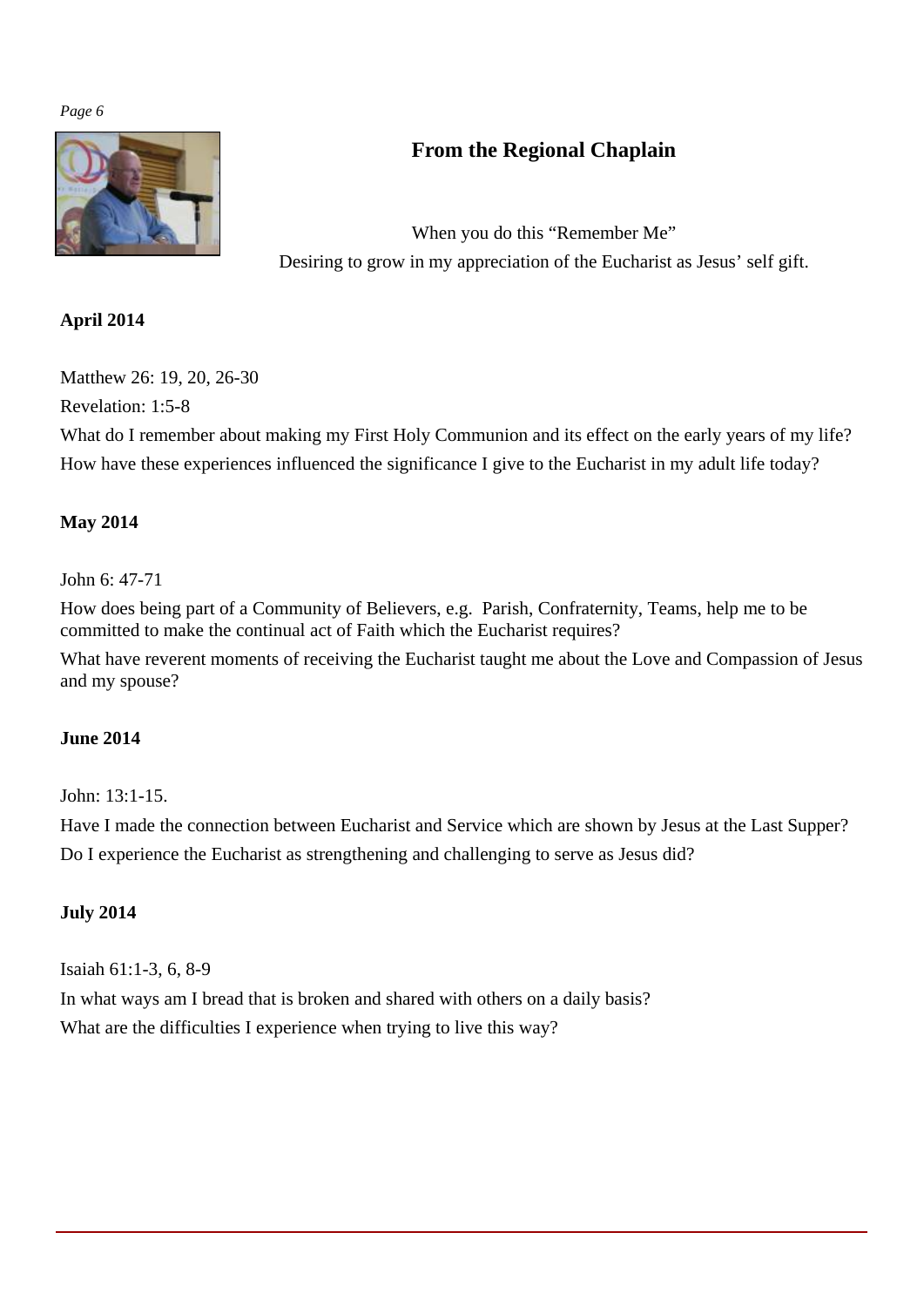#### **News from Around the Region**

## **Dublin**

**8th December Mass:** This year for the Feast of the Immaculate Conception we gathered together in Marianella on Sunday  $9<sup>th</sup>$ , and at the earlier time of 7pm. Attendance was very encouraging. Fr. John O'Keeffe SJ, chaplain to Team 32, was chief celebrant and afterwards we enjoyed a cuppa with home baking and a chat among friends.

**Fundraising Event:** It was hoped early this year to have another fundraising event in the Dublin Sector to help solidarity funds for our  $50<sup>th</sup>$  Celebrations. There are always costs which are not foreseen at the early planning stage. A round the table conversation in Marianella after our Mass was the genesis of another event: an evening of nostalgia – **'Dublin in the Rare Ould Times'.** Those who know Liam Clare are aware of his talents in presenting illustrated talks on Dublin. He has done it many times. "He will make a very entertaining evening!" we were told. Liam volunteered willingly and the date was set for  $4<sup>th</sup>$  March. He approached preparations in meticulous fashion and, with his dedicated Team 19 about him, the blessing of the Foxrock Parish Centre, Robert Jordan from Team 40 ably supporting with Dublin songs, and Sean Mistéil as MC, we had a really marvellous evening! A free raffle was thrown in for good measure!

And there's more…….. A trusty band of helpers including Parish volunteers, Team 19 & Martha Wade-Team 31 topped the evening with refreshments, also echoing 'times past'- scones, brack, biscuits, and the famous Dublin Gur Cake\*, Clove Drops, Brandy Balls, Cadbury's Roses. What a feast on a Shrove Tuesday! Grateful thanks to all for their unstinting support, generosity and talent in making this event happen.

*\*These little sweet delights take their name from Dublin 'gurriers' or young people, supposedly up to no good; to 'go on the gur' meant to bunk off school. Since traditional gur cake is made from leftover stale bread, it was one of the cheapest things to buy from the baker, so young lads on the gur would buy pieces of this to fuel their school-skipping activities.*

The description above and recipe used by Martha is from the website:

*www.yourlivingcity.com/…/recipe-week-traditional-dublin-gur-cake/* 

**Summer Outing:** In view of our busy schedule around preparations for the Trans-Atlantic/ 50<sup>th</sup> Celebrations, our Sector Team has decided not to have a Summer Outing this year. However, to wind up that momentous weekend, there will be a Teams Tour to Glendalough for anyone and everyone who is interested.

**50th Celebrations:** Our Sector Team has been asked to help encourage bookings for this weekend. This 'once in a lifetime' event needs careful planning. The King's Hospital School in Palmerstown, where it all takes place will require confirmation of numbers attending in the near future. *All members of Teams in Ireland are invited.* We appeal to anyone who has not already booked to do so without further delay. We look forward to seeing you there!

Booking may be done online: www.equipes-notre-dame.ie or

Contact John & Elaine Cogavin: cogavins@hotmail.com

Joe & Áine Clayton

Continued on p10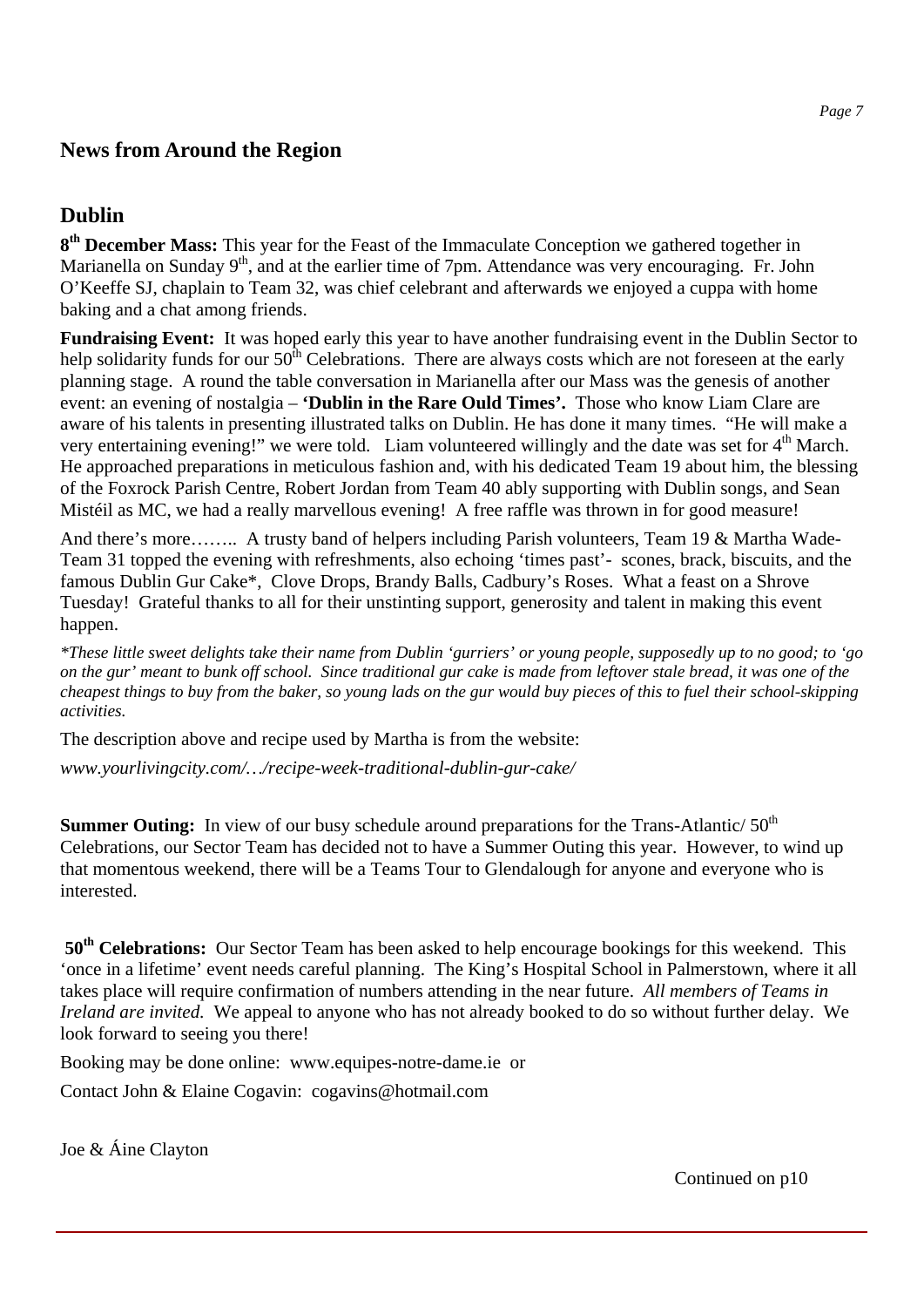

#### **NO R/C Weekend**

Celebration **REPLACES** the Responsible Couples' Weekend, which eliminates that expense for a Team. Several R/C features are included eg Mixed Team Meeting & Sit-Down. With greater numbers of couples attending, all Teams from the Irish Region will be greatly blessed and enriched.

#### **Home Accommodation for Visitors**

**Thank you for offers so far. We have a few visiting couples already booked in homes who will experience our unique hospitality. Many are coming from abroad.**  *Additional* **accommodation , before, during or after the Gathering both in Dublin and outside Dublin is needed. Do you have a spare bedroom?** 

#### **Would you like to help?**

*Contact Regional Couple - Tony and Breda Preston, or your Sector Couple***.**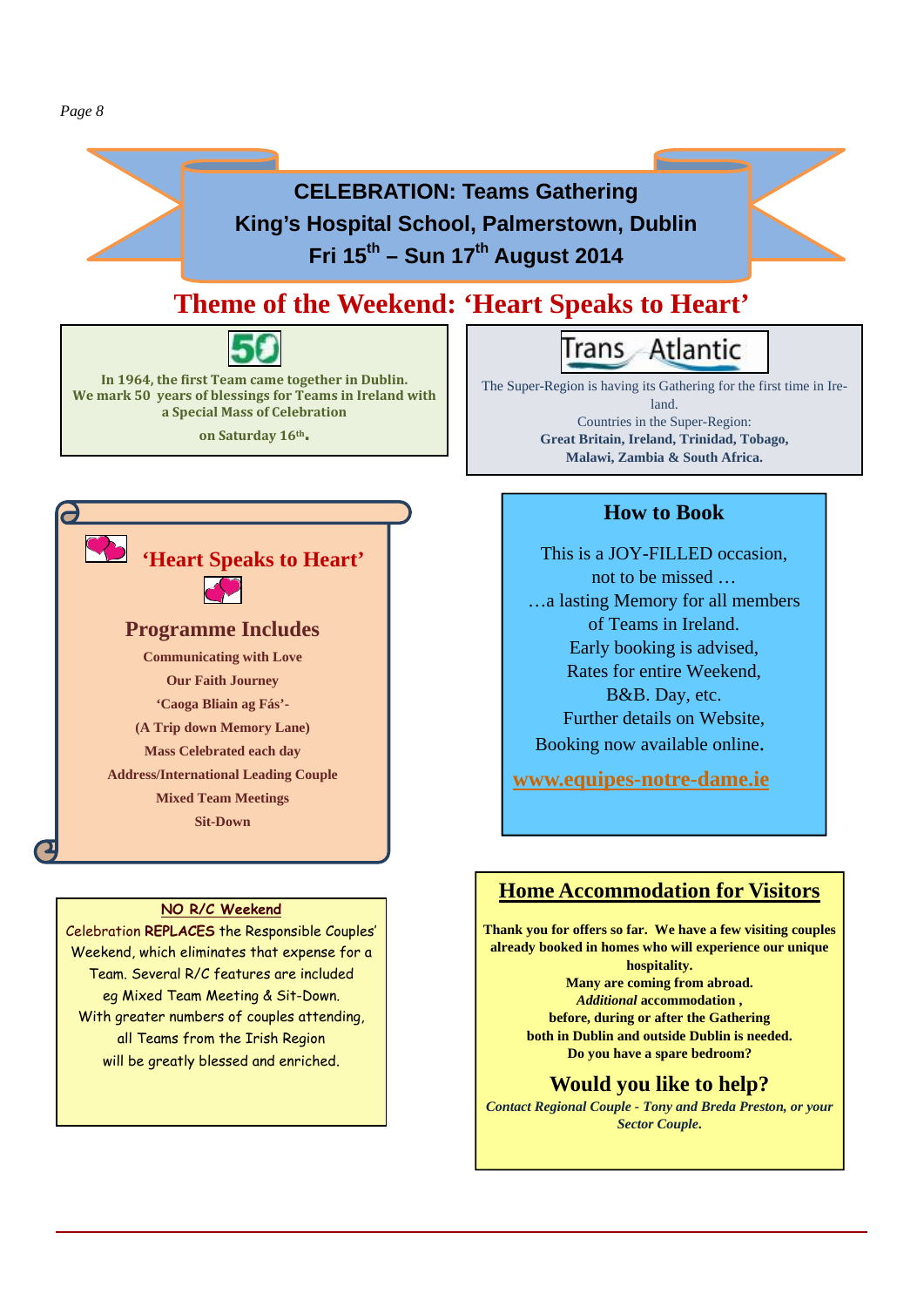# **<<<< Features include >>>>**

# Children's Programme

Children and grandchildren under 16 attend free of charge.

Outdoor activities, Games, Art etc

Child Protection Programme in place for the weekend.

Details of full Children's Programme on the web

\*\*\*\*\*\*\*\*\*\*\*\*\*\*\*\*\*\*

Parents / Grandparents / Team Volunteers agree and sign up to the **Child Protection Protocol.** 

#### **Entertainment on Saturday Eve**

**Including traditional Irish Music & Dance. Also enjoy contributions from our friends from other Countries & Cultures**

# **Memorabilia Room**

**Photos, Videos, Recollections, will be on display for the duration of the weekend. See elsewhere our request for material**.

#### **WITNESS**

**We are featuring personal witnesses of children of Teams couples as part of the Main Programme – in person and in video clip format.** *See web site for example***. Looking for more representation of Irish Children.**

#### **PAST MEMBERS of TEAMS**

**We will have FORMER MEMBERS to celebrate their contribution of the past 50 years. Please invite ALL past members you know**. **We do not have a complete record of names.**

# **Memorial Book**

#### **A Book of Remembrance**

will be launched at the Gathering. Entered are names of over 50 deceased members of Teams, including chaplains. Mass on Saturday will remember the deceased with a special CANDLE CEREMONY.

*We will invite spouse, or Team Member, or Sector Member to represent the deceased, always subject to wishes of family etc* 

Further details on our Website:

#### www.equipes-notre-dame.ie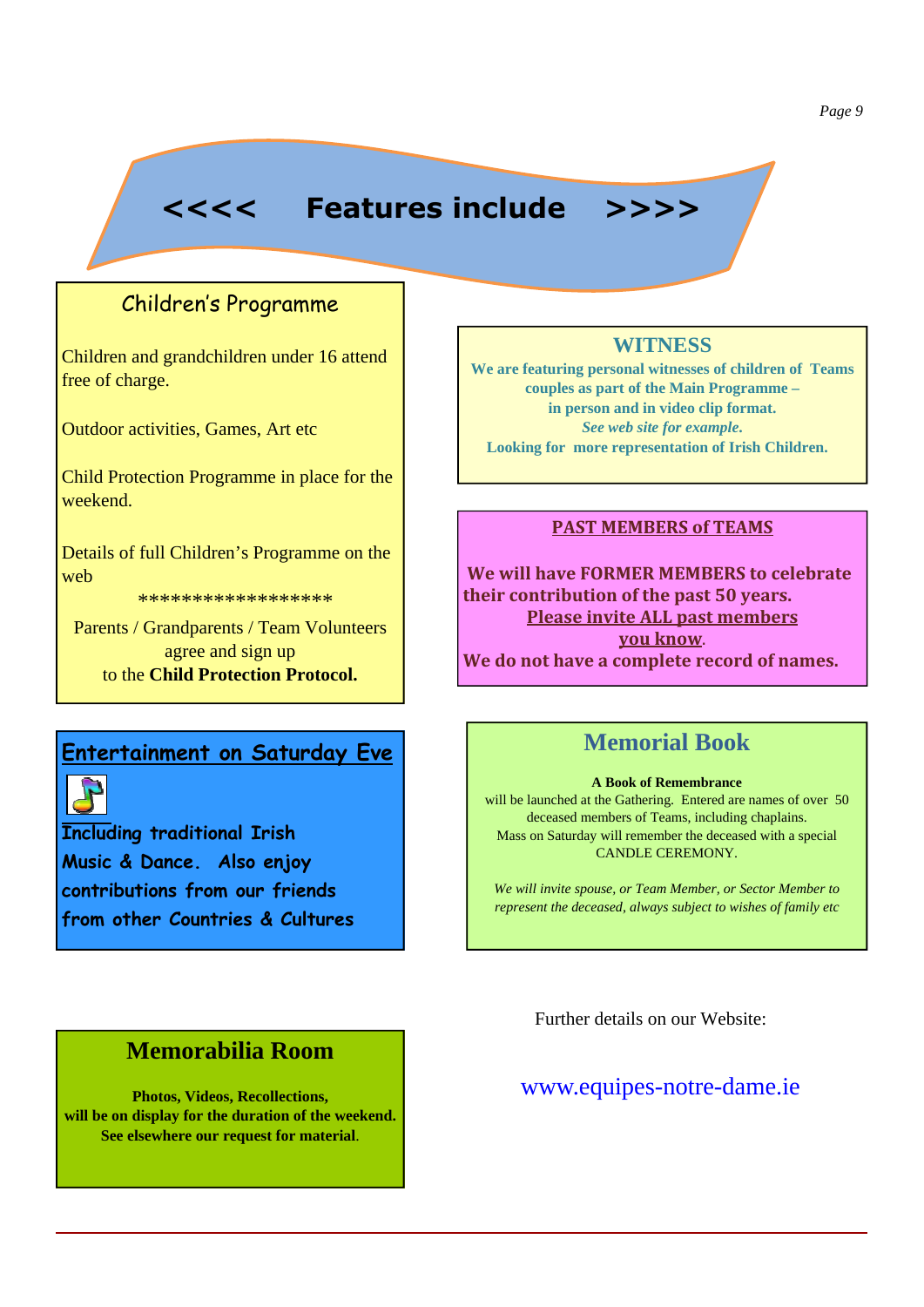# **Belfast**

Since the last newsletter we have had our December 8th celebration. Liam and Eileen Mc Kinney hosted the celebration in their home. This was a very enjoyable evening. Mass, celebrated by Fr Ephraim, chaplain to Belfast 5, was followed by a shared supper and lots of craic and games. The evening was very well attended by all three teams.

Both Maureen Mc Mullan and Gerry Mulhern were present.

Our three teams are meeting fairly regularly, but there have been some health problems since Christmas. Maureen Mc Mullan from Belfast 2 had a stroke a number of weeks ago. Thank God Maureen is now recovering at home. She has been inspiring through this illness, accepting the stroke with great faith and trusting entirely in God's love and providence to help her through the long weeks of recovery. We returned from a visit to Bangor hospital inspired and enriched by Maureen's faith.

Gerry Mulhern from Belfast 5 had surgery just before Christmas. Afterwards he unfortunately suffered a stroke. He is now recovering at home, under the care of Margaret.

We ask your prayers for both these couples.

Our sector retreat is scheduled for Sunday May 11th. This will take place at Tobar Muire retreat centre in Crossgar, starting at 9.30. We would warmly welcome any members from other sectors.

Love and prayers for all,

Declan and Deirdre Kennedy

#### **Mullingar**

At time of going to press we are preparing for our annual retreat to be held on April  $6<sup>th</sup>$  at St. Camillus Killucan. We are delighted to have Father Frank Monks, M.I. to lead the retreat. It will commence at 10a.m. and conclude after 4p.m. Mass. We are expecting Tony and Breda Preston, the new Regional Couple, to join us for the day.

As we prepare to participate in the International Gathering at King's Hospital School in August we hope that Tony and Breda's presence will encourage our members to attend this memorable occasion. Our Sector has been invited to look after the Sunday Mass liturgy, music et cetera.

Bishop Michael Smith, a Teams Chaplain for many years who was instrumental in bringing Teams of Our Lady to Mullingar, is due to celebrate the Sunday Mass at 3 p.m.

The indications at the moment are that a good number of our Sector will attend what promises to be a very special occasion.

We greatly admire the thorough efforts that the Dublin Sector has put into making the arrangements for the Gathering.

It remains for us all to follow through in order to make this time a time of blessings for Teams members and for our families.

We are confident that all our members are very enthusiastic to help as best they can.

We wish you all a happy Easter Season.

Frank and Margaret Fagan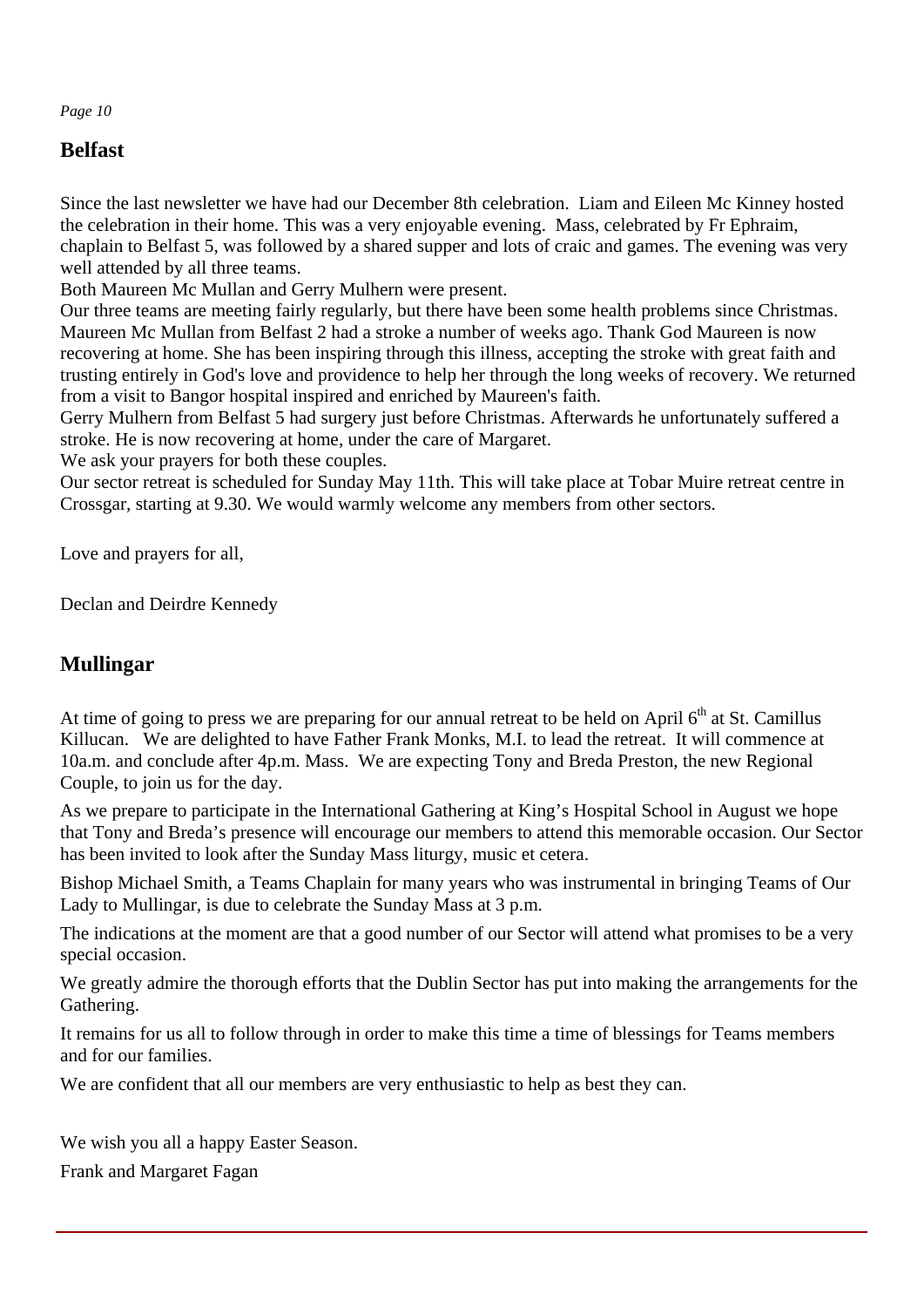#### **Galway**

Greetings to all Team members from the West of Ireland.

*Anois teacht and Earraigh Beidh an lá dul chun síneadh.....*

After having been buffeted by continual storms in January we are now enjoying beautiful spring weather. As we write, the sun is shining in an azure sky, the temperature is in the high teens and we are rejoicing with Raifteiri that Spring has come.

Late last year team members in Galway met as a group just to catch up with each other and to meet the other Galway team members. We decided that it would be a good idea to meet in January for lunch. 20 team members from the three teams met on 12<sup>th</sup> January for a very enjoyable lunch in the Ardilaun Hotel. We had a room to ourselves and it was great to meet up with everybody.

Teams in Galway held their annual retreat in Glenstal Benedictine Monastery on the 23rd March. 15 people attended including the chaplain to Team 3, Fr. John Humphries, S.J. 9 travelled to Glenstal on Saturday. We were made most welcome by the Guestmaster, Br.Cuthbert, who looked after us and did everything possible to help us make the most of our visit to Glenstal. Paula and Gregoire Murphy from Limerick Teams visited us on Saturday night. It was great to see them. It was a wonderful enriching experience for all to share in the various liturgies from Lauds, Morning Prayer to Compline, Night Prayer and to experience Gregorian chant in all its prayerfulness and beauty. On the Sunday we all met for the Community Mass at 10 a.m. Some team members had been at the Morning Prayer at 7 a.m. After Mass refreshed by tea and scones Fr. Anthony spoke to us about the presence of God everywhere and then brought us on a tour of the Icon Chapel. After lunch Fr. Columba McCann guided us through a meditation on the Psalm, The Lord is My Shepherd. We had time for walks in the wonderful grounds, and had time for ourselves. The birdlife and birdsong were unbelievable.

All felt that the Retreat in Glenstal was well worthwhile and felt enriched by the experience.

We wish to extend our deepest sympathy to Ann Hutchinson, her family and extended family on the recent death of her mother, Mrs Belinda Horgan who died after a short illness at the age of 92. The day after her death Ann and Jack were blessed with another grandchild, Jane, 3rd child of Sheila and Eoghan Quigley.

We also extend our deepest sympathy to John McCarrick on the death of his sister Stella. May she rest in peace.

We wish all Team members a Happy Easter.

Brendan and Máire Kelly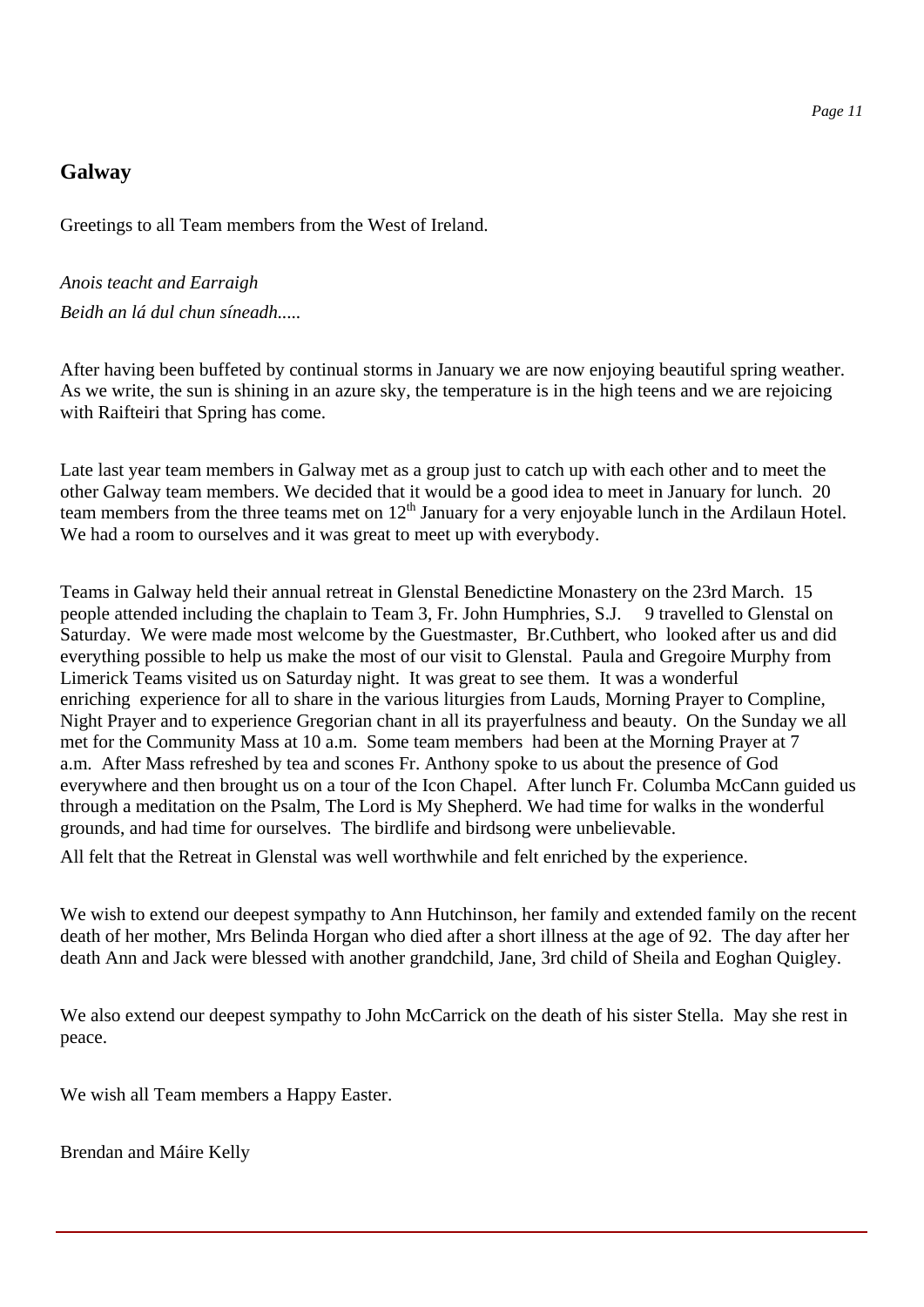# **Prayer Intentions**

For the deceased:

Michael O'Connor, father of Catherine Pearce, Dublin, Violet Molloy, sister of Brian Moore, Dublin, Harry Meigh (with his wife Clotilde introduced Teams to Great Britain), Fr. Charlie O'Connor SJ, Dublin, former teams chaplain, Fr. Peter Haughey OSA, Dublin, former teams chaplain, Belinda Horgan, mother of Ann Hutchinson, Galway, Stella McCarrick, sister of John McCarrick, Galway, Ursula Grainger, Dublin, former Teams member.

For those who are ill:

Maureen McMullan, Belfast, Gerry Mulhern, Belfast

\*\*\*\*\*\*\*\*\*\*\*\*\*\*\*\*\*\*\*\*\*\*\*\*\*\*\*\*\*\*\*\*\*\*\*\*\*\*\*\*\*\*\*\*\*

#### **Dublin Sector Retreat — Some reflections**

We had a very reflective retreat led by Fr. Bruce Bradley S.J. The theme was "Living in the Church of Pope Francis".

Fr. Bruce gave five short talks with plenty of time for reflection after each talk including one silent coffee break. He recommended that we all get a copy of *Evangelii Gaudium* (Apostolic Exhortation by Pope Francis). Fr. Bruce also referred to the Fr. Spadaro SJ interview with Pope Francis (reproduced in full in "Studies" Autumn 2013 issue). The talks covered the following headings:

- Getting into Sacred Space: The importance of making time to pray, no matter how incongruous it may seem. Mk 6;31-32 (Come away) : Mt 13; 1-23 (The sower) : Gal 2: 20 (He loved me)
- A Jesuit Pope: Pope Francis' call and his mission to love. Pope Francis the "untier of knots". His personal example. What is our mission / what does God want of me/us? Mt 16; 13-19 (Peter's mission) : Mt 28; 16-20 (Our mission)
- "I am a sinner": Pope Francis when asked who he was, said he was a sinner called by God. We are all sinners. What the world needs is healing. Mt 9; 9-13 : Lk 18; 9-14)
- Prayer: The importance of making time for prayer. Whether we call upon God or not, He is always present. "Pray as you can, not as you can't". Mk12; 28-34 (Greatest commandment) : Lk 10; 38-42 (The better part) : Lk 11;1-13 (Our Father)
- In the evening we will be examined in love: We are restless until we go home to God. We search for meaning. Mika 6; 8. In the film ET, he was restless, "ET phone home", and eventually goes home in the spaceship.

Many thanks to Fr. Bruce for a very gentle, thought provoking retreat with plenty of time to reflect.

Donal and Katriona O'Keeffe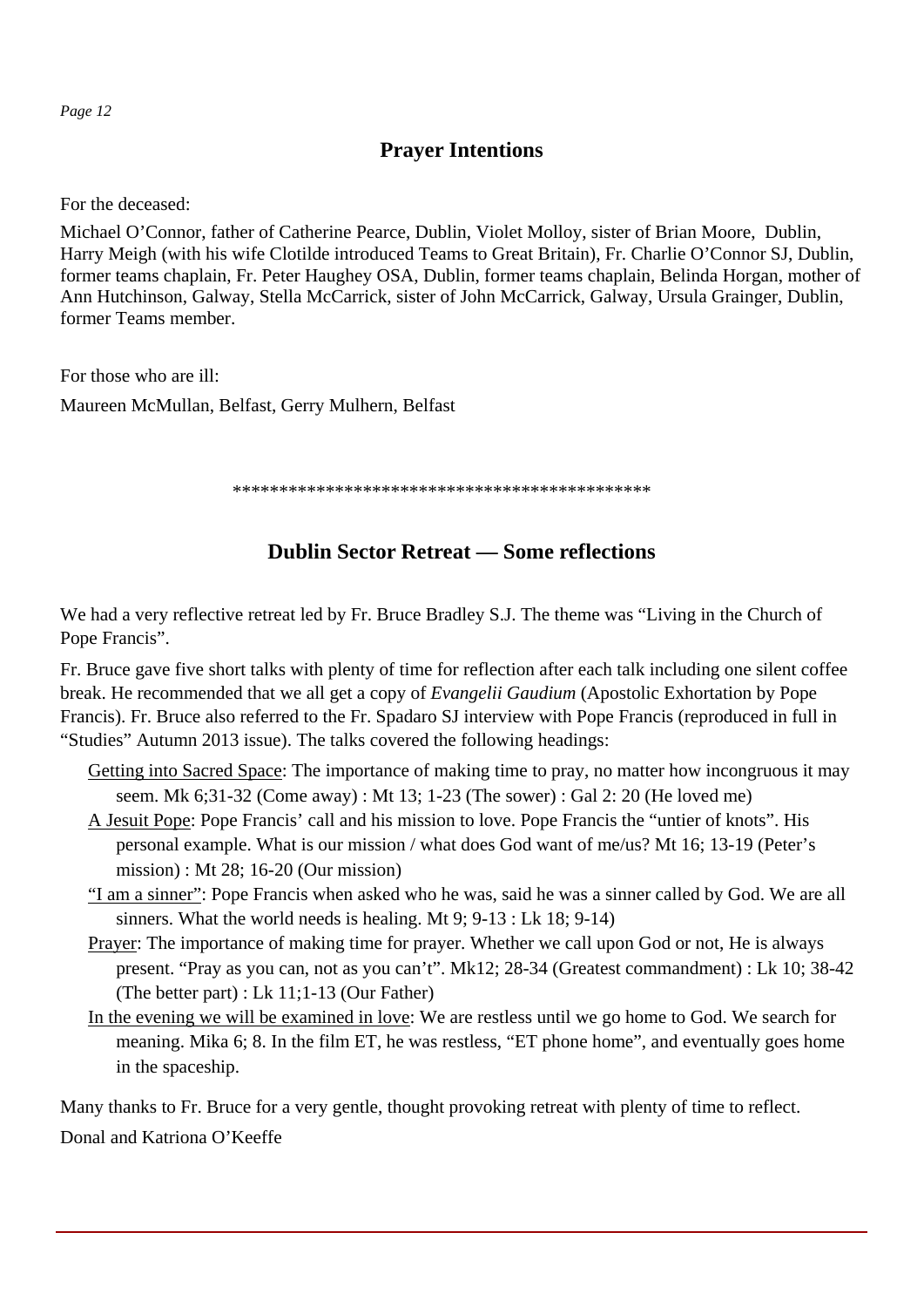For me the retreat with Fr. Bruce Bradley did not commence in an auspicious manner. His first offering to us was "getting into Sacred Space". I thought it was all over the place until I realised that is what our heads are like. When we sit down to pray we are thinking of a thousand and one are like. When we sit down to pray we are thinking of a thousand and one things. My expectations had been that we would be considering the Pope's message and how it related to our lives. What I had to do first however, was to sit in the space and allow the silence in. When I did this I was so much more receptive to the following sessions and was able to absorb the wisdom he shared in relation to the Pope and his immediate influence on the message of the Gospel, on Prayer and on living the evangelical life. There are many examples that I will try and live but the most telling one for me was one of his last 'in the evening of life we will be examined in love'. Living that out on a day to day basis involves 'respect and acknowledgement' to all those we meet no matter how different our circumstances. Thank you to all who participated and made the weekend a very real shared experience. I particularly liked the initiative of Áine and Joe to have a silent coffee break! and of course gratitude and thanks to Fr. Bruce.

Joan O'Mahony

This retreat given by Fr. Bruce Bradley S.J. was a joyfilled occasion of faith, hope and charity. It was delivered with humour and a positive view of the future despite the many distractions that occupy most of our lives in today's world. These are a couple of highlights (of which there were many) which we took from the week end.

He began by talking about Pope Francis - a man who describes himself as a Sinner. He comes across as a man of great humility who loves people and whose prime mission is to bring the healing power of the Gospel to all. He is a man who is visibly a disciple of Christ. How blessed we are with such a person to guide us.

Father Bruce spoke much on the subject of love and about how it is only those we love whose existence we fully recognise - bears quite a lot of thinking about.

This short quote by St. John of the Cross – 'in the evening we will be examined in love' - is surely the perfect compass bearing to be followed in life.

Finally a couple of comments on prayer - two stand out - 'if we are generous in giving time to prayer we will experience the benefits throughout our life'. 'This type of prayer is no matter of routine, it is deliberate and earnest'!

David and Mary Orr



Liam Clare, Seán Mistéil and Robert Jordan at Dublin Sector Fundraiser, Shrove Tuesday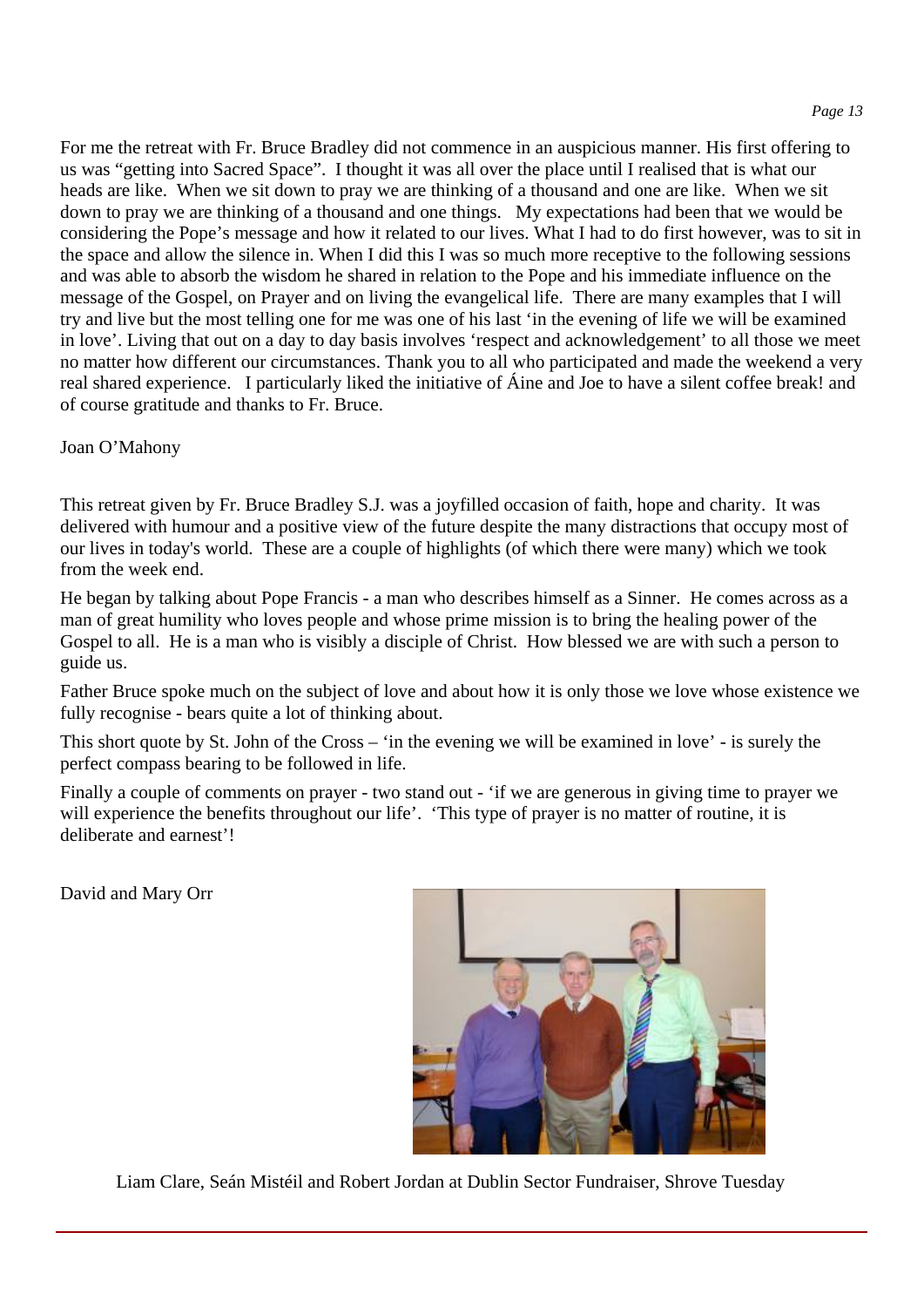**Super-Regional Gathering – Celebrating 50 Years of Teams in Ireland** 

# **Request for Memorabilia**

It is planned to have an exhibition of memorabilia at the Gathering. I would be very grateful to receive **photographs, videos or documents,** either electronically or by post. Any documents sent to me will be scanned and the originals returned. Please get in touch with me as soon as possible -

Paddy Quigley jacintapaddy@eircom.net

\*\*\*\*\*\*\*\*\*\*\*\*\*\*\*\*\*\*\*\*\*\*\*\*\*\*\*\*\*\*\*\*\*\*\*\*\*\*\*\*\*\*\*\*\*\*\*\*\*

# **Council for Marriage and the Family Irish Catholic Bishops' Conference**

# *Marriage and Family at the Heart of the Parish*

In this year of the Extraordinary Synod on the Family convened by Pope Francis, you are welcome to a National Conference aimed at exploring together how parishes can support families in their calling to live, pass on and share their faith, given the pastoral challenges that face families today.

#### **Saturday, 14 June, 2014, 9.30- 4.00pm**

Holy Cross Conference Centre, Clonliffe, Dublin 3

For further information and booking details contact: cmfconference@iecon.ie Tel: 0876220349